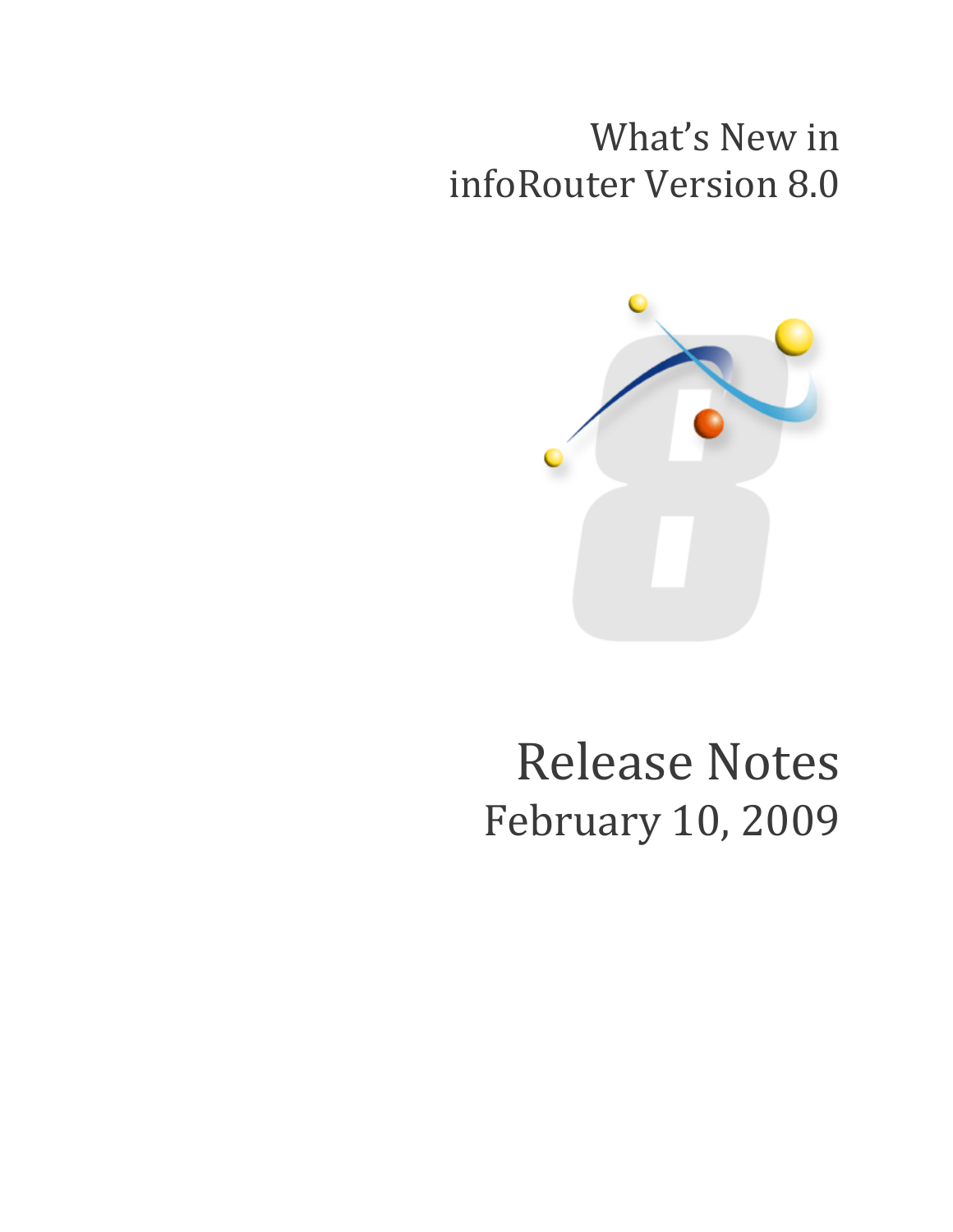## Summary of Changes:

This new version of infoRouter introduces a vastly improved workflow module. Most of the improvements and enhancements in this release have been related to workflow and tasks. Although changes have been implemented throughout the system, the main focus has been around workflow and tasks.

A series of parameters that can be set when defining tasks has made the task creation and workflow definitions more powerful than ever.

## Highlights of New & Improved features:

## *New and Improved User Interface:*

The user interface has been streamlined to introduce navigational improvements.

A new set of descriptive icons and artwork has been introduced*.*

## *New Stand-Alone Module - Import/Export Tool*

This tool has been introduced to replace the WebDAV interface and provides a controlled environment to upload and download documents from client workstations. Support for WebDAV still continues to exist.

### *Web Services API Enhancements*

*Additional API methods not previously offered.*

## *Maintenance & Administration*

Additional Web.config parameters introduced to provide better application control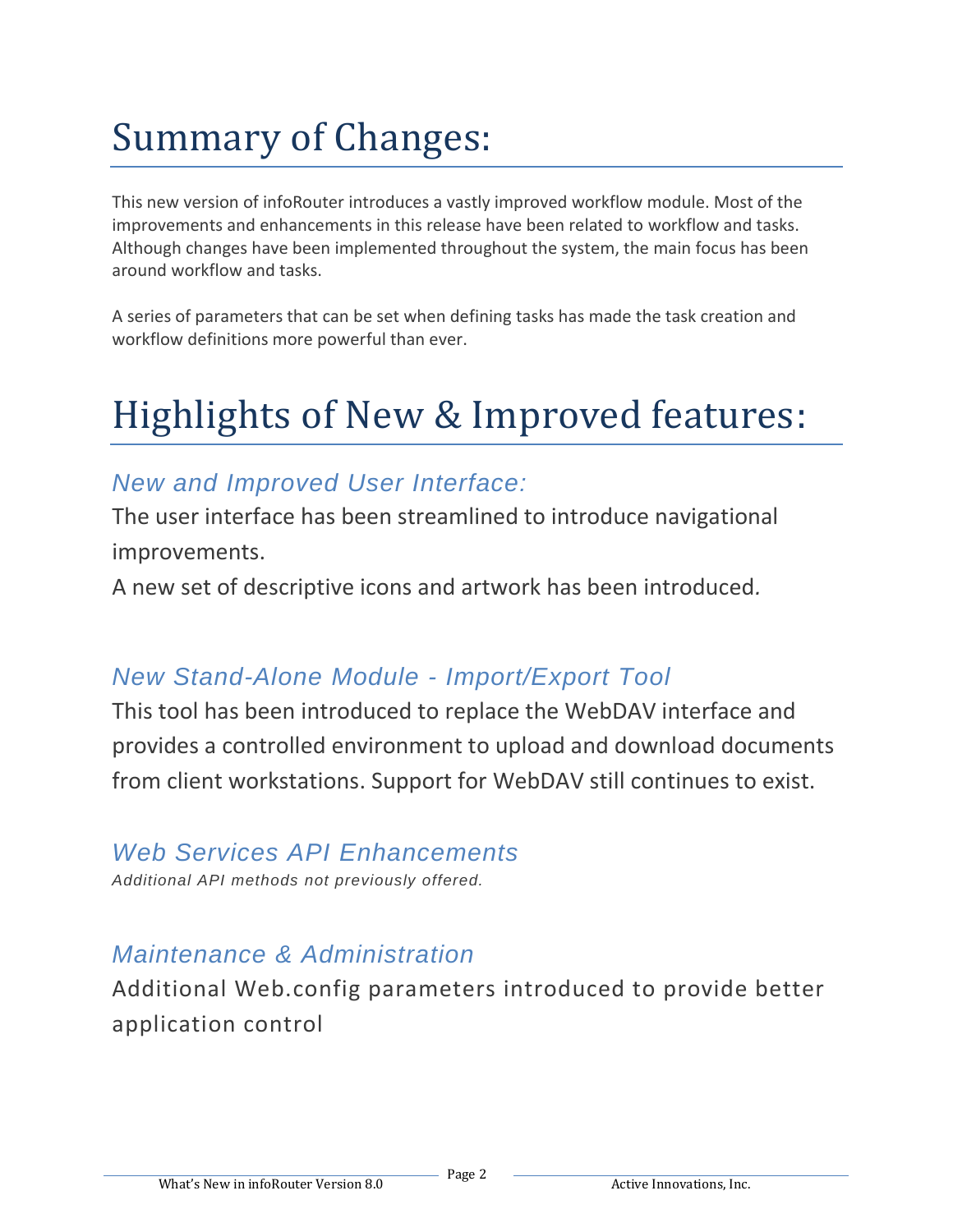## *Improved Help System*

The Help System has been streamlined to include presentations, videos and how-to guides. This section has now been completely redesigned to allow for rapid improvements through the Live Update process.

## *Document Tagging*

Document tagging allows users to tag documents with a label. This tag gets applied to the current version of the document and can later be used to determine the state of the document at a point in time.

## New & Improved Features by section:

## *Workflow in previous releases:*

In previous releases, the workflow system consisted of a series of serial tasks. Each step contained a single task that must be completed by one or more users. The only option for these users was to either "Approve" or "Reject" the document. An "Approve" vote advanced the document to the next step whereas a "Reject" vote simply ended the flow. Once a document was submitted to a flow, all edits to the document were restricted until the document was either approved or rejected.

## *Introducing the new workflow:*

#### **Steps:**

Virtually unlimited number of steps can be created to form the framework of a workflow process.

Each step in a workflow can now group together a number of tasks. Unlike previous versions, tasks in a given step may be different tasks assigned to different individuals.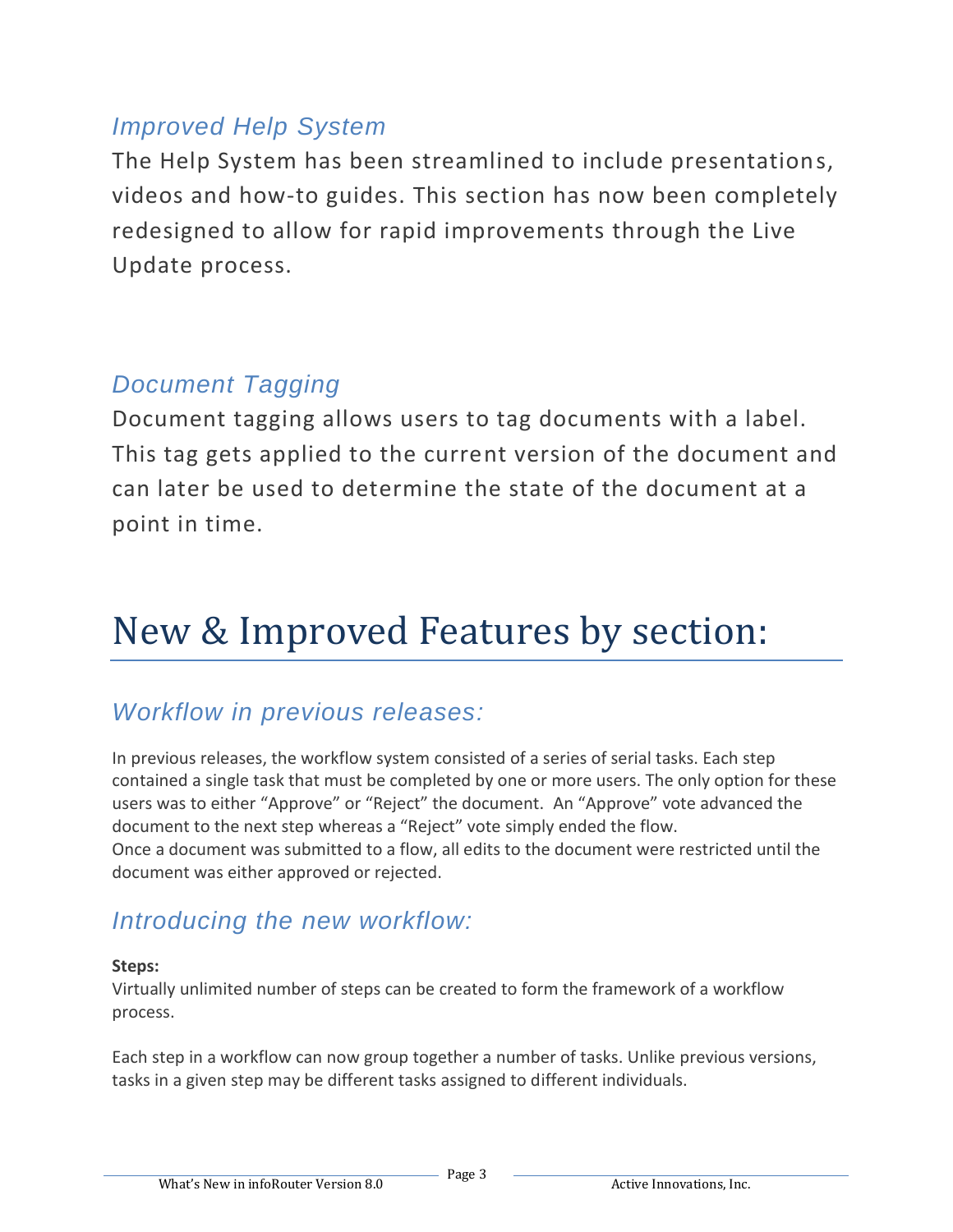So, when a step includes more than one task, it is treated as a parallel step. All tasks defined on the step are executed at the same time making these tasks (parallel) independent of one another. When all tasks on the step are completed, the execution of the workflow advances to the next step.

#### **Tasks:**

The task structure in Version 8.0 of infoRouter has been vastly improved to include multiple parameters. These parameters allow workflow designers to define the requirements of the task by simply selecting from a list of checkboxes.

Therefore, designers can make sure that a series of tasks are performed before a single task can be completed.

#### **Task Requirements:**

*Edit*

Requires the task assignee to edit the document

*Read*

Requires the task assignee to read the document

*Comment*

Requires the task assignee to provide a comment

*Approve reject*

Requires the task assignee to cast a vote of "Approve" or "Reject"

#### *ISO review*

Requires the task assignee to provide comments related to ISO *SOX Review*

Requires the task assignee to provide comments related to SOX *Classification Downgrade*

Requires the task assignee to downgrade the classification level *Declassification*

Requires the task assignee to declassify the document

#### *Archive*

Requires the task assignee to archive the document

#### **Task Permissions:**

*Edit*

This setting allows a user to edit a document in workflow

#### *Postpone*

This setting allows a user to postpone the task beyond its due date *Change Priority*

This setting allows a user to change the priority of a task *Change Finish date*

> This setting allows a user to change the finish date of a task. *Used in cases where a task may be finished but the user can complete the task using a prior date*.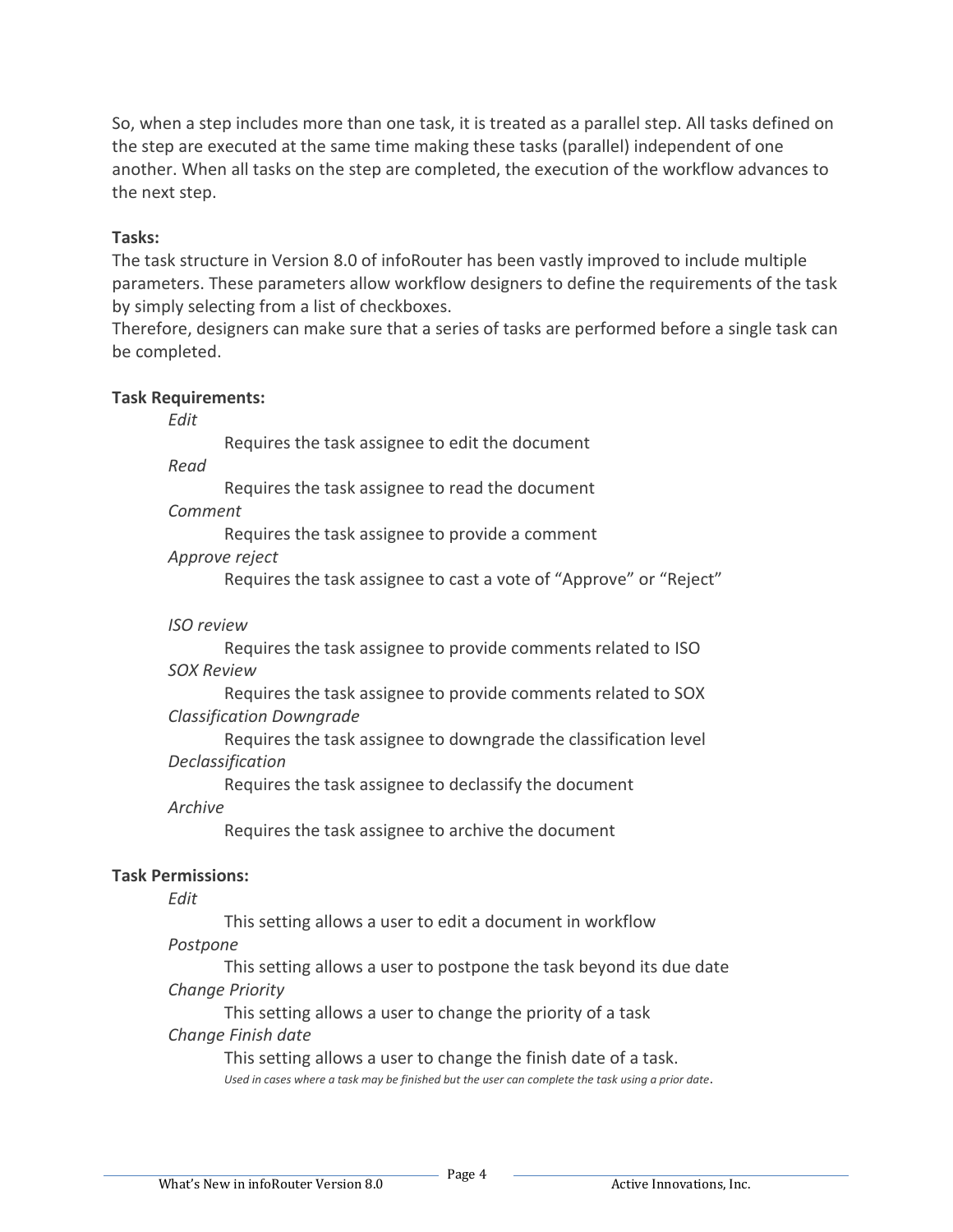#### *Edit Next step*

This setting allows a user to edit the next step of a workflow. Used in cases where a user may decide that the next step should be performed by another user

#### *Edit all steps*

This setting allows a user to edit all the subsequent steps in a workflow. Used in cases where a user may decide that the subsequent steps of a workflow must be handled by a different team of users or the priority of the subsequent tasks must be changed.

Task permissions determine what actions a task assignee may or may not do during the task. It does not require that these allowed actions are taken. If an action is required, this must first be defined in the requirements section and allowed in the permissions section.

#### **Ad-hoc Tasks:**

A task assignee may create Ad-hoc tasks when performing a task. This allows task assignees to spawn additional tasks top others before a task can be fully completed. This brings about a new level control and flexibility to all kinds of business cases.

**Example:** When a user is assigned the task of reviewing a document, the task assignee may decide that another subject matter expert also contribute to the decision making process.

#### **Task Distribution:**

Prior to Version 8.0, tasks assigned to multiple users and marked with the "One vote is enough" parameter would produce multiple tasks. As soon as one user performed the task, other tasks would be dropped. This caused users to work on tasks that other users were also working on and caused multiple users to work on a task when only one users work was required.

Version 8.0 introduces a new method to handle multiple assignments when only one user's work is required. When the task is created, the current workload of all the selected users are examined and a user is automatically selected based on an algorithm that considers many factors. Users who are away (sick, holiday etc) are automatically taken out of the pool of available users and a selection is made from all remaining users.

#### **Task redirection:**

Users who are out sick or away on scheduled vacations can mark themselves "away" by indicating the days they will be unavailable. This is done in their "My Profile" section.

#### **Reassignments:**

A task assignee may decide that the task should be assigned to another user. The new version allows a task assignee to reassign a task to another user. Reassignment of tasks can also be performed by the Library Managers, the system administrator (SYSADMIN) and the task supervisors.